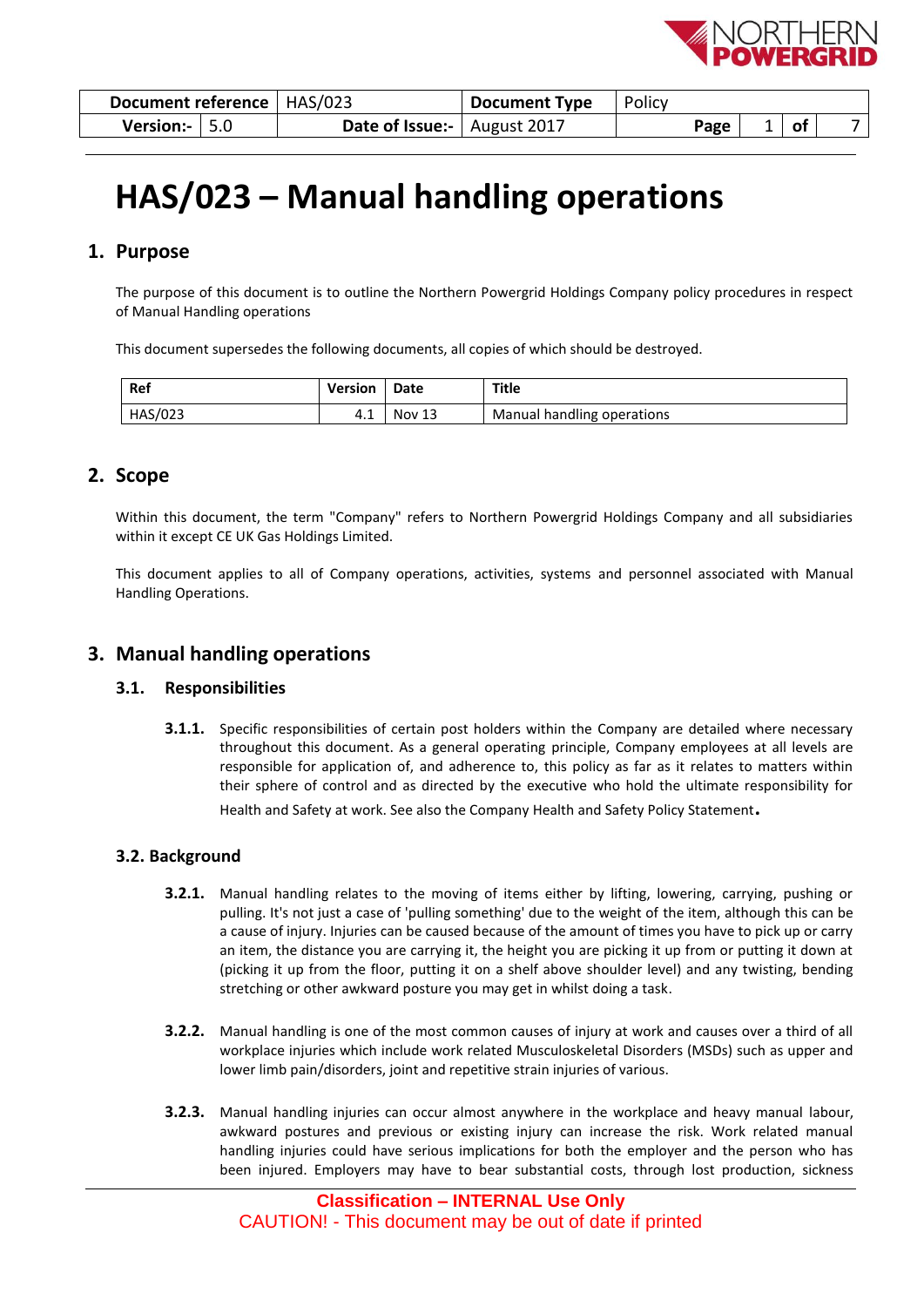

| Document reference   HAS/023 |                                     | <b>Document Type</b> | Policy |      |      |               |
|------------------------------|-------------------------------------|----------------------|--------|------|------|---------------|
| <b>Version:-</b> $\vert$ 5.0 | <b>Date of Issue:</b>   August 2017 |                      |        | Page | ∣ of | $\rightarrow$ |

absence costs of retraining, wages/overtime to cover for the absent person and potentially compensation payments. The injured person may find that their ability to do their job is affected and there may be an impact on their lifestyle, leisure activities, ability to sleep and future job prospects.

## **3.2.4. Avoidance of manual handling operations**

All manual-handling operations, shall as far as is reasonably practicable be avoided whenever the likelihood of injury is present or when a reasonably practicable alternative is available.

**3.2.5.** Where is it not reasonable practicable to avoid manual handling operations then a suitable and sufficient risk assessment shall be carried out in accordance with section 3.4, in order to identify control measures to reduce the risk of injury from those operations.

## **3.2.6. Risk Assessment**

All person involved in manual handling activities, shall undertake basic dynamic risk assessment in accordance with Appendix 1 prior to and throughout such manual handling operations.

- **3.2.7.** Manual handling activities identified as presenting significant risk shall be suspended pending a formal assessment of risk undertaken by a suitably competent person.
- **3.2.8.** Formal assessments of manual handling activities shall be recorded using the Manual Handling Operations Assessment Score Sheet with completed forms submitted to the Northern Powergrid Health and Safety Manager (Castleford) for upload onto the Manual Handling Operations Assessment Database.
- **3.2.9.** Copies of the Manual Handling Operations Assessment Score Sheet can be found at[http://intranet/Documents/Safety%20Health%20and%20Environment/Safety%20and%20Health/He](http://intranet/Documents/Safety%20Health%20and%20Environment/Safety%20and%20Health/Health%20and%20safety%20forms/023_001.doc) [alth%20and%20safety%20forms/023\\_001.doc](http://intranet/Documents/Safety%20Health%20and%20Environment/Safety%20and%20Health/Health%20and%20safety%20forms/023_001.doc)
- **3.2.10.** The Manual Handling Operations Assessment Database can be viewed at[http://intranet/Documents/Safety%20Health%20and%20Environment/Safety%20and%20Health/M](http://intranet/Documents/Safety%20Health%20and%20Environment/Safety%20and%20Health/Manual%20Handling%20Operations%20Assessment%20Database/Manual%20Handling%20Operations%20Assessment%20database.xls) [anual%20Handling%20Operations%20Assessment%20Database/Manual%20Handling%20Operation](http://intranet/Documents/Safety%20Health%20and%20Environment/Safety%20and%20Health/Manual%20Handling%20Operations%20Assessment%20Database/Manual%20Handling%20Operations%20Assessment%20database.xls) [s%20Assessment%20database.xls](http://intranet/Documents/Safety%20Health%20and%20Environment/Safety%20and%20Health/Manual%20Handling%20Operations%20Assessment%20Database/Manual%20Handling%20Operations%20Assessment%20database.xls)
- **3.2.11.** Formal risk assessments rated as "HIGH" on the Manual Handling Operations Assessment Database, shall not be undertaken.
- **3.2.12.** Assessments carried out in accordance with 3.2.4 shall be reviewed if **–**
	- there are changes to any manual handling operations to which the assessment relates,
	- a relevant manual handling related reportable injury occurs, or,
	- new information becomes known which challenges the validity of the assessment.

#### **3.2.13. Training and Information**

All employees shall be trained in basic manual handling techniques, and dynamic risk assessment of manual handling activities (in accordance with the principles outlined in Appendix 1), before being exposed to work involving manual handling operations.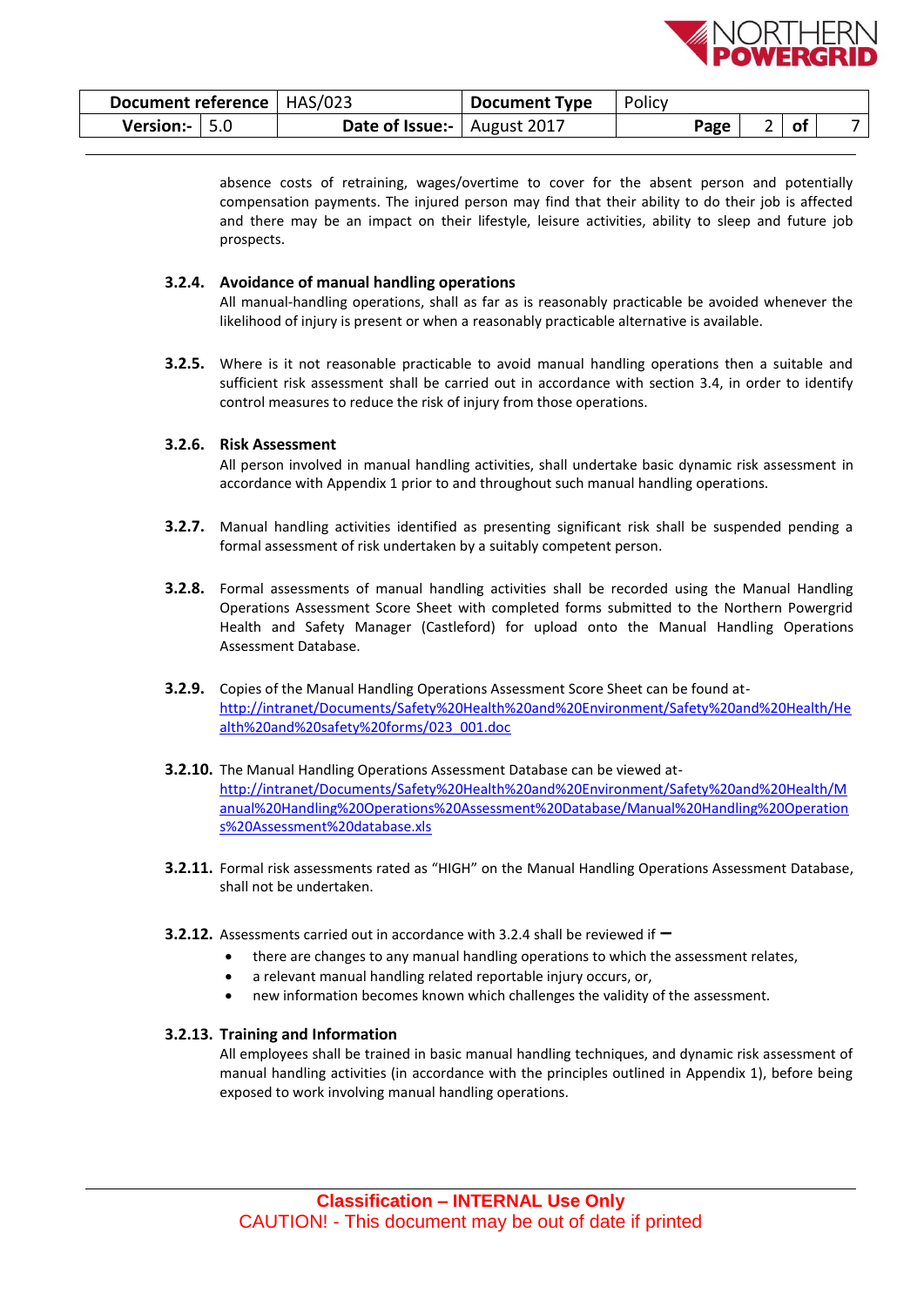

| Document reference   HAS/023 |                                      | <b>Document Type</b> | Policy |      |    |  |
|------------------------------|--------------------------------------|----------------------|--------|------|----|--|
| Version:- $  5.0$            | <b>Date of Issue:-</b>   August 2017 |                      |        | Page | of |  |

## **3.2.14. Basic manual handling training shall include-**

- outline of manual handling risk factors and how injuries can occur,
- use of mechanical aids,
- how to carry out safe manual handling including good handling technique,
- reference to systems of work relating to manual handling operations of relevance to the employees work activities,
- reference to any formal assessments (see 3.4.3) of relevance to the manual handling operations to be undertaken by those being trained.
- practical assessment to allow the trainer to identify and correct poor manual handling techniques that may lead to injury or ill health.
- **3.2.15.** Those who are unable or unwilling to undertake the practical elements of the training course (including assessment) shall not be deemed competent and shall therefore be permitted to undertake manual handling operations at work.
- **3.2.16.** Default manual handling refresher training shall be carried out at intervals of no greater than 3 years for industrial and operational staff and no greater than 5 years for office staff (Including agency employees.) The exception to this would be where office staff are identified as delivering manual handling activities rated through formal assessment as "MEDIUM" risk, in which case refresher training shall be delivered at intervals of not more than 3 years.

## **3.3. Records**

| Record                                         | Location                                                                                                                                                                                                              |
|------------------------------------------------|-----------------------------------------------------------------------------------------------------------------------------------------------------------------------------------------------------------------------|
| Hazardous manual handling risk<br>assessments. | http://intranet/Documents/Safety%20Health%20and<br>%20Environment/Safety%20and%20Health/Manual%<br>20Handling%20Operations%20Assessment%20Datab<br>ase/Manual%20Handling%20Operations%20Assessm<br>ent%20database.xls |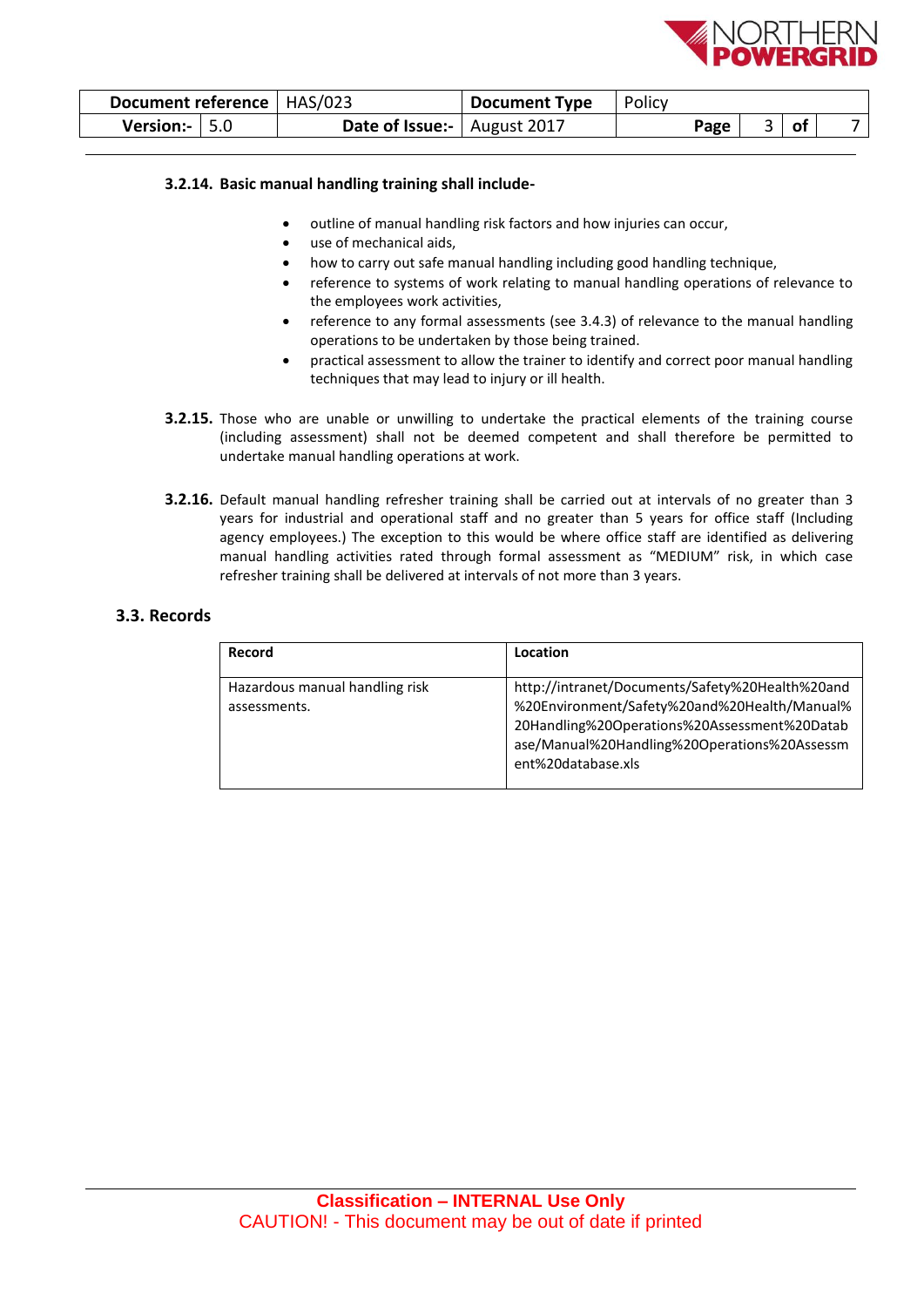

| Document reference   HAS/023 |                               | <b>Document Type</b> | Policy |      |   |     |  |
|------------------------------|-------------------------------|----------------------|--------|------|---|-----|--|
| <b>Version:-</b> $\vert$ 5.0 | Date of Issue:-   August 2017 |                      |        | Page | 4 | .ot |  |

# **4. References**

# **4.1. External Documentation**

| --<br>.<br>ence<br> | $-1$<br><br>. |
|---------------------|---------------|
|                     |               |

## **4.2. Internal documentation**

|           | --  |
|-----------|-----|
|           |     |
| Reference | nue |
|           |     |

# **4.3. Amendments from Previous Version**

| Reference | Title                    |
|-----------|--------------------------|
| 3.1       | Responsibilities updated |
| Footer    | Classification included  |

# **5. Definitions**

| 165 | - -<br>z.<br> |
|-----|---------------|
|     |               |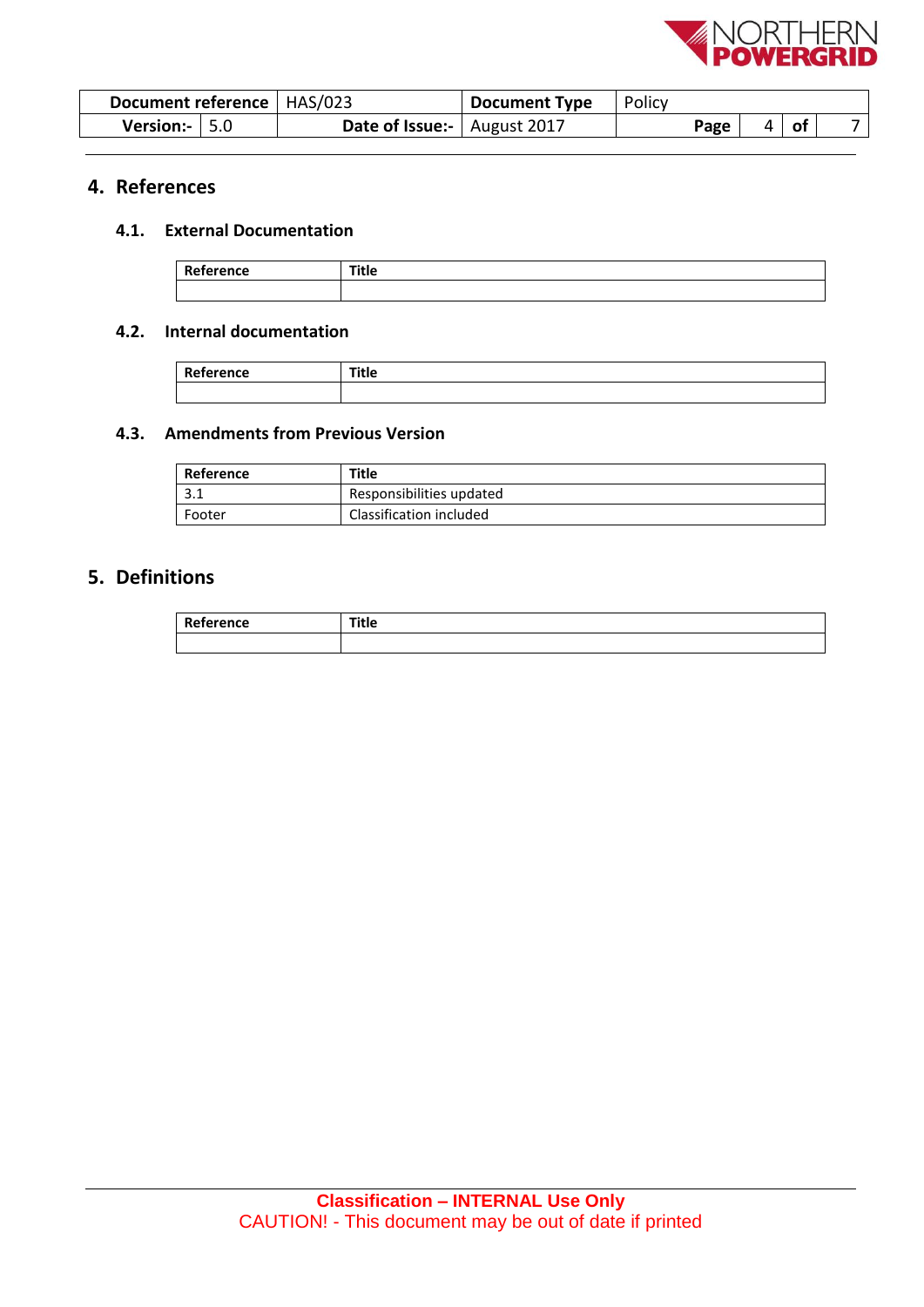

ł,

 $\overline{\phantom{0}}$ 

| Document reference   HAS/023 |                                     | Document Type | Policy |      |        |  |
|------------------------------|-------------------------------------|---------------|--------|------|--------|--|
| Version:- $  5.0$            | <b>Date of Issue:</b>   August 2017 |               |        | Page | $ $ of |  |

# **6. Authority for issue**

## **6.1. CDS Assurance**

I sign to confirm that I have completed and checked this document and I am satisfied with its content and submit it for approval and authorisation.

|         |                     | Sign   | Date           |
|---------|---------------------|--------|----------------|
| Kelvin  | CDS                 | Thom   | $24/08/\ldots$ |
| Thom    | <b>dministrator</b> | Kelvin |                |
| _______ | Adr                 |        |                |

## **6.2. Author**

I sign to confirm that I have completed and checked this document and I am satisfied with its content and submit it for approval and authorisation.

**Review Period -** This document should be reviewed within the following time period.

| Standard CDS review of 3 years                                                | <b>Non Standard Review Period &amp; Reason</b> |  |  |  |
|-------------------------------------------------------------------------------|------------------------------------------------|--|--|--|
| Yes                                                                           | Period:<br>Reason:                             |  |  |  |
| Should this document be displayed on the Northern Powergrid external website? | No                                             |  |  |  |

|                      |                                  | Sign                 | Date     |
|----------------------|----------------------------------|----------------------|----------|
| <b>Steve Garnett</b> | Health and Safety Policy Manager | <b>Steve Garnett</b> | 13/09/17 |

## **6.3. Technical Assurance**

I sign to confirm that I am satisfied with all aspects of the content and preparation of this document and submit it for approval and authorisation.  $\Gamma$ 

|               |                            | Sign          | Date     |
|---------------|----------------------------|---------------|----------|
| Hamish Mackie | Health and Safety Engineer | Hamish Mackie | 13/09/17 |

## **6.4. Authorisation**

Authorisation is granted for publication of this document.

|            |                                              | Sign       | Date     |
|------------|----------------------------------------------|------------|----------|
| Geoff Earl | I Director of Safety, Health and Environment | Geoff Earl | 14/09/17 |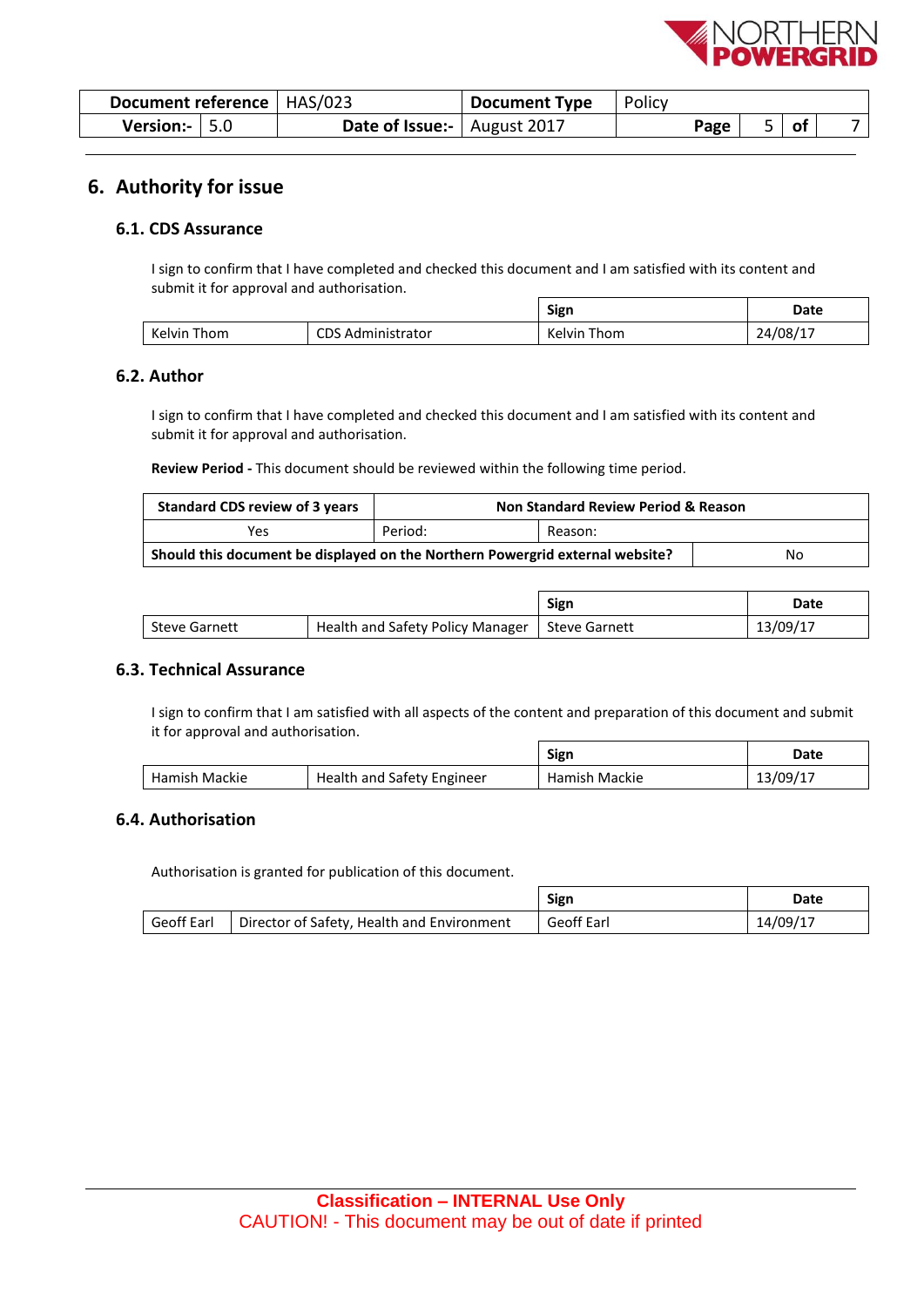

| Document reference   HAS/023 | <b>Document Type</b>   Policy        |      |    |    |  |
|------------------------------|--------------------------------------|------|----|----|--|
| <b>Version:-</b> $\vert$ 5.0 | <b>Date of Issue:-</b>   August 2017 | Page | b. | of |  |

**Appendix 1 –** Extract from HSE publication – Getting to grips with manual handling. A Short Guide.

## **General risk assessment guidelines**

There is no such thing as a completely 'safe' manual handling operation. However, working within the following guidelines will cut the risk and reduce the need for a more detailed assessment.



Use the diagram above, to make a quick and easy assessment. Each box contains a guideline weight for lifting and lowering in that zone. (As you can see, the guideline weights are reduced if handling is done with arms extended, or at high or low levels, as that is where injuries are most likely to occur.)

■ Observe the work activity you are assessing and compare it to the diagram. First, decide which box or boxes the lifter's hands pass through when moving the load. Then, assess the maximum weight being handled. If it is less than the figure given in the box, the operation is within the guidelines.

■ If the lifter's hands enter more than one box during the operation, use the smallest weight. Use an in-between weight if the hands are close to a boundary between boxes.

■ The guideline weights assume that the load is readily grasped with both hands and that the operation takes place in reasonable working conditions, with the lifter in a stable body position.

## **Twisting**

Reduce the guideline weights if the handler twists to the side during the operation. As a rough guide, reduce them by 10% if the handler twists beyond 45 degrees and by 20% if the handler twists beyond 90°.

## **Frequent lifting and lowering**

The guideline weights are for infrequent operations – up to about 30 operations per hour – where the pace of work is not forced, adequate pauses to rest or use different muscles are possible, and the load is not supported by the handler for any length of time. Reduce the weights if the operation is repeated more often. As a rough guide, reduce the weights by 30% if the operation is repeated once or twice a minute, by 50% if it is repeated 5–8 times a minute, and by 80% where it is repeated more than 12 times a minute.